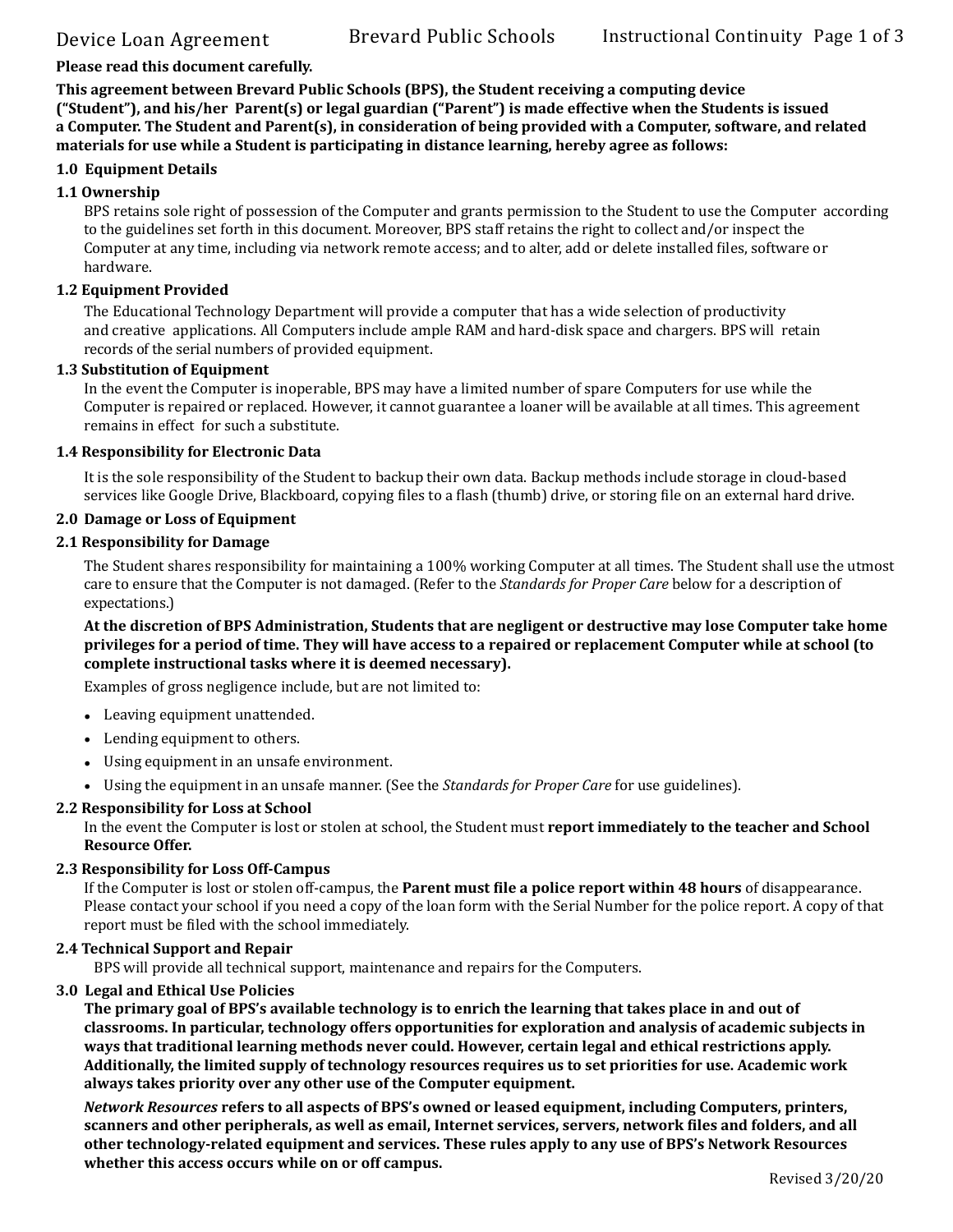# The following is a list of rules and guidelines which govern the use of BPS Computers and Network Resources.

#### **3.1 Monitoring at School:**

BPS will monitor Computer use using a variety of methods to assure compliance with BPS Legal and Ethical Use Policies while on campus. Computers are equipped to provide internet filtering off campus.

#### **3.2 Monitoring Off Campus**

Parents are responsible for monitoring computer use while at home. If any computer is found to have violated the BPS Legal and Ethical Use Policies and/or filters, the laptop will be confiscated.

#### **3.3 File-sharing and File-sharing Programs**

Appropriate file sharing use under the direction of school staff will be permitted for activities where collaboration or peer assessments are allowed. Students should have the explicit permission of a teacher before sharing files using in-school approved tools. At all times Students should respect copyrights and End User agreements when using or sharing files. Students using text, images, videos, or any other creative work should make the appropriate efforts to cite the source. Individuals with legitimate, school-related needs for file-sharing may also consult with the technology department for additional support.

#### **3.4 Allowable Customizations**

The Student *is permitted* to alter or add files to customize the assigned Computer to their own working styles (i.e., background screens, default fonts, and other system enhancements) as long as it is school appropriate.

- The Student *is permitted* to download music. There is limited disk space available, and music will be deleted if there is not room for academic project files.
- The Student is *not permitted* to install software, unless directed by the BPS Technology staff.

#### **3.5 Recording & Camera Usage**

Computers are not to be used to make sound recordings without the consent of all persons being recorded. Sound on the laptop Computer must be turned off at all times except when being used as part of the class. Use of personal headphones is allowed with express permission of the classroom teacher.

Computers are not to be used to record audio, pictures or video without the consent of all persons being recorded. While at School, cameras and microphones are to be turned off unless the teacher gives explicit permission.

Students found in violation will be subject to discipline and may lose Computer privileges.

#### **3.6 Streaming Media**

Students are not permitted to stream music or video using internet radio or video websites on campus, unless it is part of a school assignment and the instructor has explicitly given them permission to do so.

Parents are responsible for filtering and monitoring streaming media when Computers are off campus.

#### **3.7 Respectful Usage**

The Computer should never be used to harass, intimidate, tease, or make another person uncomfortable. Students who use the Computer in this manner will lose Computer privileges for a period of time, possibly permanently. Additional disciplinary action will also be administered.

#### **3.8 Legal and Ethical Use Consequences**

Serious or repeated violations will result in the Student's use of technology restricted and or revoked as well as the Student being subject to disciplinary action.

#### **3.9 Disclosure of Information**

Students may not:

- give out their home address or phone number to anyone on the Internet (this protects users from becoming potential victims of those with criminal intent)
- give their passwords to anyone, or try to figure out the passwords of another account
- post anonymous messages

#### **4.0 Standards for Proper Computer Care**

Follow all the specific guidelines listed in this document and take any additional common sense precautions to protect your Computer. Failure to abide by the details below may result in full financial responsibility.

#### **4.1 Responsibilities for Security and Accountability:**

• Treat this equipment with as much care as if it were your own property.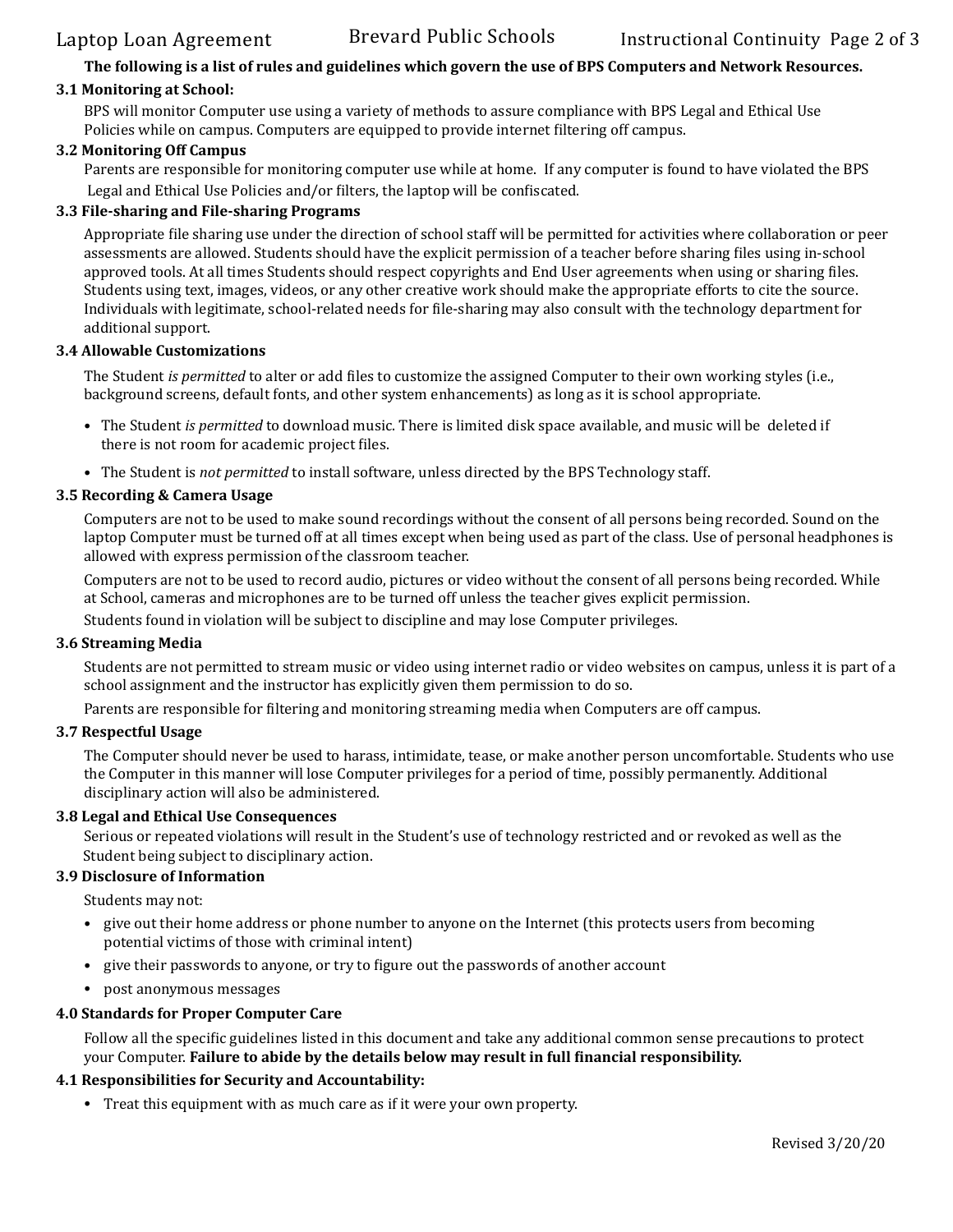# Laptop Loan Agreement Brevard Public Schools Instructional Continuity Page 3 of 3

- Keep the Computer either secured or attended (with you or within your sight) at all times. Keep the Computer stored in a secure place when you cannot directly monitor it.
- Avoid use in situations that are conducive to loss or damage. For example, never leave Computers in areas where it could be damaged or stolen. Avoid leaving the Computer in environments with excessively hot or cold temperatures.
- Maintain a secure, private account with a password that no one else can guess.
- Adhere to BPS's Computer Use Policy at all times and in all locations. When in doubt about acceptable use, ask your teacher and/or administrator.
- Back up your data. Never consider any electronic information safe when stored on only one device.
- Read and follow general maintenance alerts from school technology personnel.

#### **4.2 Responsibilities for Battery and Operation**

- Avoid using the charger in any situation where someone is likely to trip over the cord. Keep the C omputer away from the edge of tables and on a stable flat surface to prevent drop damage.
- Never let the battery completely drain. Immediately shutdown if you are unable to access a charger.

# **4.3** Responsibilities for Physical Hardware (items listed are considered gross negligence, please refer to 2.1)

- Close the lid of the Computer when it is not in use, in order to save battery life and protect the screen.
- Never lay any object on the keyboard. Pens or pencils left on the keyboard may crack the screen when the lid is closed. This is a very expensive repair.
- Do not attempt to remove or change the physical structure of the Computer, including the keys, screen cover or plastic casing. Doing so will void the warranty, and families will be responsible for 100 percent of the repair or replacement cost.
- Do not remove or interfere with the serial number or any identification placed on the Computer.
- Do not do anything to the Computer that will permanently alter it in any way. Do not remove the protective cover, scratch, write on, or adhere anything to the Computer or cover.
- Keep the equipment clean and dry. For example, don't eat or drink while using the Computer.

# **4.4** Responsibilities for Transporting the Computer (items listed are considered gross negligence, please refer to 2.1)

- Always completely close the lid before carrying it, even for short distances. It is not necessary to shut-down.
- If the computer is transported by the student it is the responsibility of the Parent to provide the Student with a sturdy backpack that includes a padded pocket for the Computer. The backpack's zippers must be fully zipped when transporting.
- The Backpack should be water-resistant.
- Do not overstuff your pack extreme pressure on the laptop can cause permanent damage to the screen and other components.
- Liquids, makeup, etc. must not be carried in the same compartment of the backpack.
- Do not grab and squeeze the Computer, as this can damage the screen and other components.

#### **Disclaimer**

BPS does not have control of the information on the Internet or incoming email. BPS will provide Internet content filtering onsite and off-site. However, no filter is perfect. All filters have vulnerabilities that may be exploited by individuals who are actively and intently dedicated to breeching them. Parents are responsible to provide supervision off campus.

Sites accessible via the Internet may contain material that is defamatory, inaccurate, abusive, obscene, profane, sexually oriented, threatening, racially offensive, illegal or otherwise inconsistent with the mission of BPS. While BPS's intent is to make Internet access available for educational goals and objectives, account holders will have the ability to access other materials as well. At BPS, we expect Students to obey the Computer Use Policy when using the Internet. Students found in violation of the policy will be disciplined.